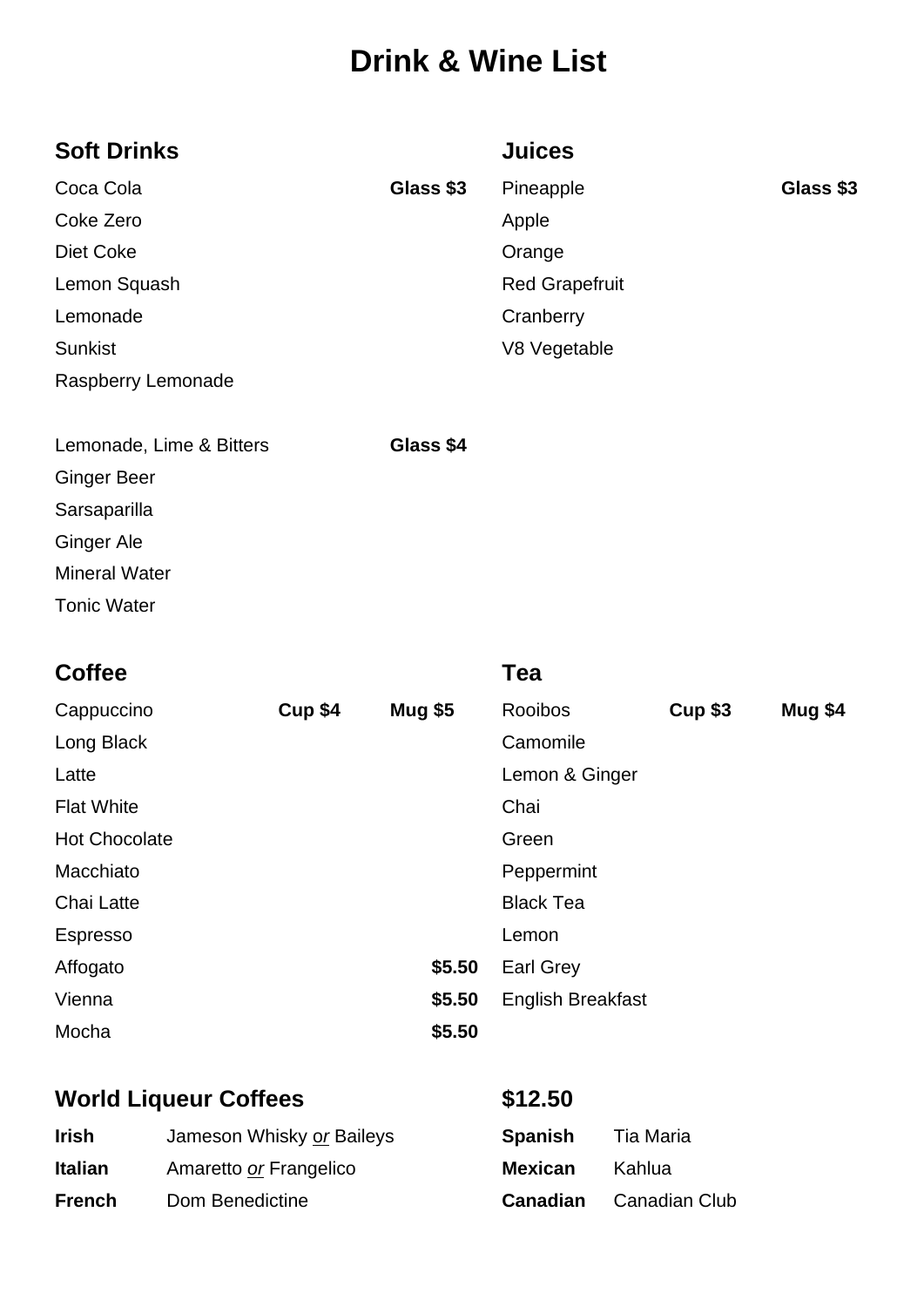#### **Cocktails \$14.50**

| <b>The Lotus</b>          | Lychee, Vodka, Blue Curacao & Lemonade      |
|---------------------------|---------------------------------------------|
| <b>Espresso Martini</b>   | Fresh Espresso, Kahlua & Vodka              |
| <b>Princess Peach</b>     | Peach & Banana, Pineapple & Pink Grapefruit |
| <b>Summer Rose</b>        | Lychee Liqueur, Gin & Red Grapefruit        |
| <b>Fruit Tingle</b>       | Vodka, Blue Curacao & Lemonade              |
| <b>Midori Splice</b>      | Midori, Vodka, Pineapple & Cream            |
| <b>Pina Colada</b>        | Bacardi, Malibu, Pineapple & Cream          |
| Wallbanger                | Vodka, White Galliano & Orange Juice        |
| <b>Toblerone</b>          | Frangelico, Baileys, Kahlua, Milk & Cream   |
| <b>Aussie Summer</b>      | Malibu, Midori, Pineapple Juice & Lemonade  |
| <b>Creamy Mocha</b>       | Amaretto, Baileys, Kahlua, Milk & Cream     |
| <b>Champagne Cocktail</b> | Champagne, Brandy & Bitters                 |
| <b>Kir Royale</b>         | Champagne & Crème de Cassis                 |
| <b>Japanese Slipper</b>   | Midori, Cointreau & Lemon                   |
| Cosmopolitan              | Vodka, Triple Sec, Lime & Cranberry         |
| <b>Black Russian</b>      | Kahlua, Vodka & Coke                        |
| <b>Margarita</b>          | Tequila, Triple Sec & Lime                  |
| <b>Martini</b>            | Gin & Dry Vermouth                          |

## **Mocktails (Non Alcoholic) \$8.50**

**Ginger Zinger** Ginger Ale, Pineapple & Lime **Shirley Temple Crange, Lemonade & Raspberry Tropical Sunrise** Pineapple, Cranberry & Raspberry **Virgin Cosmo** Cranberry, Lime & Orange **Berry Twist** Raspberry, Cranberry & Lemonade **Espresso Ice** Espresso Coffee, Milk & Cream

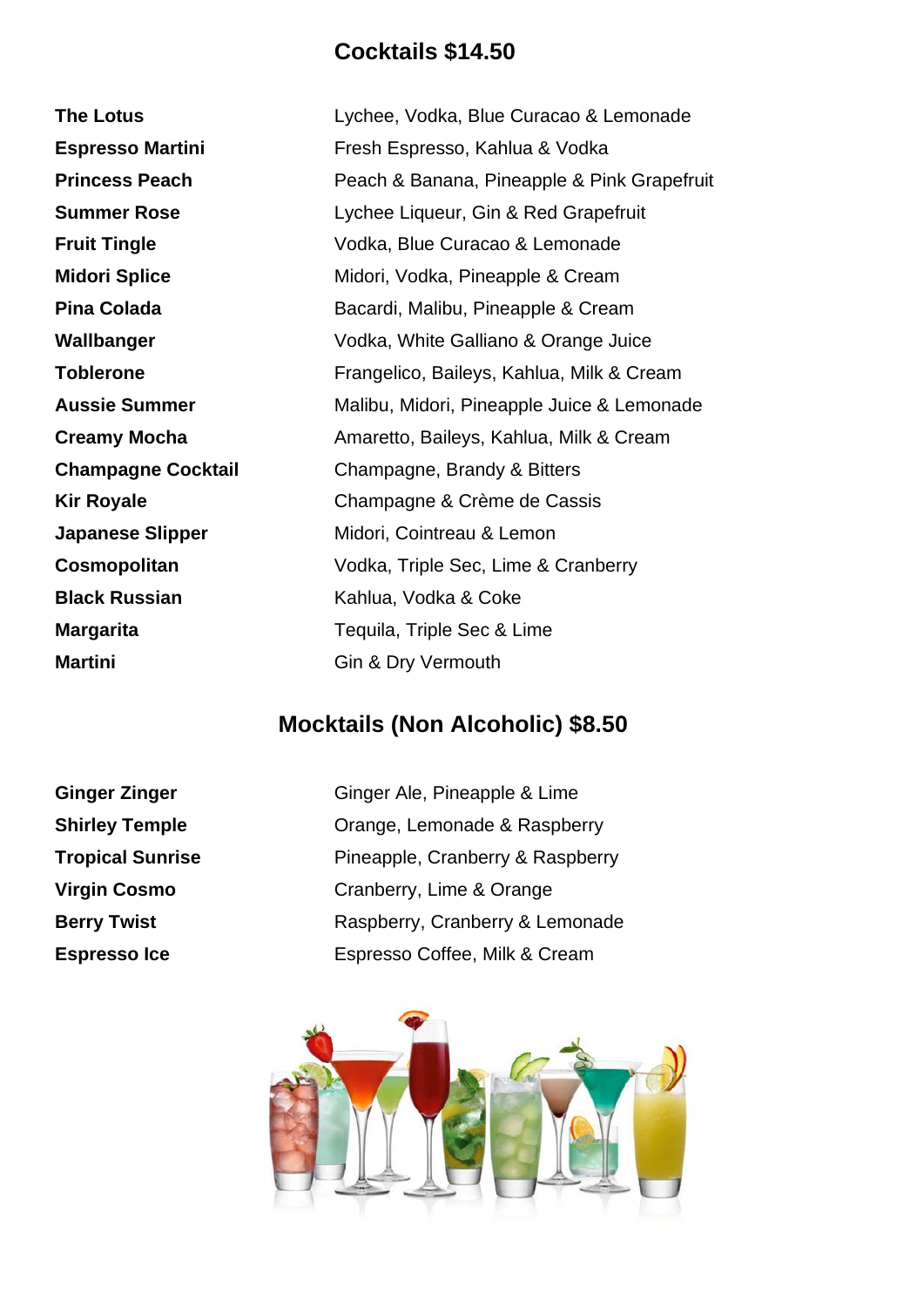#### **Beer & Cider**

| <b>Basic</b>                 |           | \$6.50    | <b>Premium</b>                      | \$7.50    |
|------------------------------|-----------|-----------|-------------------------------------|-----------|
| Carlton Midstrength          |           | (3.5%)    | Crown Lager                         | $(4.9\%)$ |
| <b>Great Northern Crisp</b>  |           | (3.5%)    | <b>VB</b>                           | $(4.9\%)$ |
| James Boags Light            |           | (2.7%)    | Pure Blonde                         | (4.2%)    |
| Hahn Light                   |           | (2.6%)    | <b>XXXX Bitter</b>                  | (4.4%)    |
| <b>XXXX Gold</b>             |           | (3.5%)    | Hahn Super Dry 3.5                  | (3.5%)    |
|                              |           |           | <b>Thirsty Turtle Lager</b>         | (4.5%)    |
| <b>From Overseas</b>         |           | \$9.50    | <b>Great Northern</b>               | (4.2%)    |
| Old Speckled Hen             | (UK)      | $(5.0\%)$ | James Boags Premium                 | $(5.0\%)$ |
| <b>Stella Artois</b>         | (Belgium) | $(4.8\%)$ |                                     |           |
| <b>Estrella</b>              | (Spain)   | $(4.6\%)$ | Ale                                 | \$9.50    |
| Heineken                     | (Holland) | $(5.0\%)$ | Rusty Roo Red Ale (Bargara Brewery) | $(5.5\%)$ |
| Corona                       | (Mexico)  | (4.5%)    | Fat Yak                             | $(4.7\%)$ |
| Asahi                        | (Japan)   | $(5.0\%)$ | 28 Pale Ale (Burleigh Heads, QLD)   | $(4.8\%)$ |
|                              |           |           | <b>Tooheys Old Dark Ale</b>         | $(4.4\%)$ |
| <b>Cider</b>                 |           | \$8.50    | Old Speckled Hen                    | $(5.0\%)$ |
| Cheeky Tiki Dry              |           | $(6.0\%)$ | James Squire One Fifty Lashes       | $(4.2\%)$ |
| Somersby Original            |           | (4.5%)    | Gage Roads Single Fin Ale           | (4.5%)    |
| <b>Strongbow Sweet</b>       |           | $(5.0\%)$ |                                     |           |
| <b>Monteith's Pear Cider</b> |           | (4.5%)    |                                     |           |

## **For our visitors, these are made in Queensland:**

| 28 Pale Ale                 | (Burleigh Heads Brew Company) (4.8%) |           |
|-----------------------------|--------------------------------------|-----------|
| <b>Thirsty Turtle</b>       | (Bargara Brewery)                    | $(4.5\%)$ |
| <b>Rusty Roo Red Ale</b>    | (Bargara Brewery)                    | (5.5%)    |
| <b>XXXX Bitter</b>          | (Castlemaine)                        | $(4.4\%)$ |
| <b>XXXX Gold</b>            | (Castlemaine)                        | (3.5%)    |
| <b>Great Northern</b>       | (Yatala Brewery)                     | $(4.2\%)$ |
| Cheeky Tiki Dry Apple Cider | (Childers)                           | $(6.0\%)$ |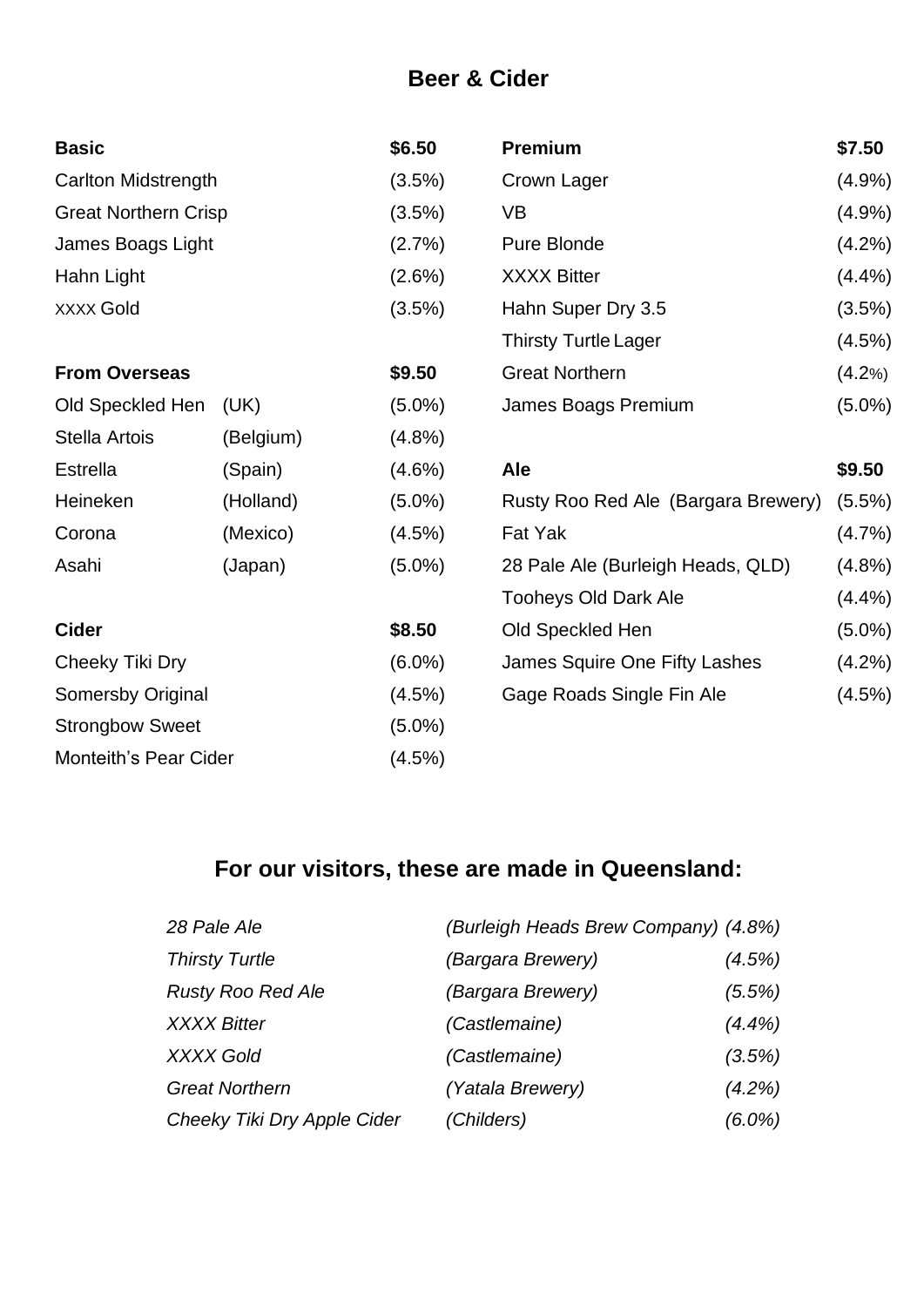| <b>Spirits</b>                         |            |                | & | <b>Liqueurs</b>                  |                |
|----------------------------------------|------------|----------------|---|----------------------------------|----------------|
| Rum                                    |            |                |   | <b>Bourbon</b>                   |                |
| <b>Bundaberg Rum</b>                   |            | \$6            |   | Jim Beam Bourbon                 | \$6            |
|                                        |            |                |   | Wild Turkey Honey Bourbon        | \$7            |
| <b>Bacardi Rum</b>                     |            | <b>All \$7</b> |   | <b>Wild Turkey Bourbon</b>       | \$7            |
| <b>Bundaberg Red Rum</b>               |            |                |   | <b>Cougar Bourbon</b>            | \$7            |
| <b>Inner Circle Red Rum</b>            |            |                |   | <b>Makers Mark</b>               | \$8            |
| The Kraken Spiced Rum                  |            |                |   |                                  |                |
| Mount Gay Eclipse Rum                  |            |                |   | <b>Various</b>                   |                |
| Havana Club 3yrs                       |            |                |   | <b>Gordons Gin</b>               | <b>AII \$7</b> |
| Captain Morgan Spiced Gold             |            |                |   | <b>Bombay Sapphire Gin</b>       |                |
|                                        |            |                |   | Pimms                            |                |
| <b>Scotch &amp; Whiskey</b>            |            |                |   | Pernod                           |                |
| Johnnie Walker Red Label               |            | <b>All \$6</b> |   | Campari                          |                |
| <b>Ballantine's</b>                    |            |                |   | Malibu                           |                |
| <b>Famous Grouse</b>                   |            |                |   | Midori                           |                |
|                                        |            |                |   | <b>St Remy Brandy</b>            |                |
| <b>Jack Daniels</b>                    |            | <b>All \$7</b> |   | <b>Baileys Irish Cream</b>       |                |
| <b>Southern Comfort</b>                |            |                |   | Kahlua                           |                |
| <b>Canadian Club</b>                   |            |                |   | Frangelico                       |                |
| Dubliner Irish Whiskey Liqueur         |            |                |   | Disaronno Amaretto               |                |
| Jameson Irish Whiskey                  |            |                |   | <b>Tia Maria</b>                 |                |
| <b>Glen Moray Classic</b>              |            |                |   | Liquor 43                        |                |
| Dimple                                 | 12 Yr \$11 |                |   | Dom Benedictine                  |                |
| Chivas Regal                           | 12 Yr \$11 |                |   | Jose Cuervo Tequila              |                |
| Glenfiddich                            | 12 Yr \$11 |                |   | Galliano White / Black / Vanilla |                |
| <b>Hart Brothers</b>                   | 10 Yr \$12 |                |   | Paraiso Lychee Liqueur           |                |
| Glenlivet                              | 12 Yr \$12 |                |   | Ouzo                             |                |
| Johnnie Walker Black                   | 12 Yr \$12 |                |   | Peach Schnapps                   |                |
| Ardbeg                                 |            | 10 Yr \$13.50  |   | <b>Butterscotch Schnapps</b>     |                |
| Glenmorangie Nector D'or 12 Yr \$13.50 |            |                |   |                                  |                |
|                                        |            |                |   | Cointreau                        | $$8. -$        |
| <b>Pre Mix</b>                         |            |                |   | Drambuie                         | $$8. -$        |
| <b>WestCoast Cooler</b>                |            | 3.5% \$7.50    |   |                                  |                |
| <b>Cruiser Guava</b>                   |            | 4.6% \$9.50    |   |                                  |                |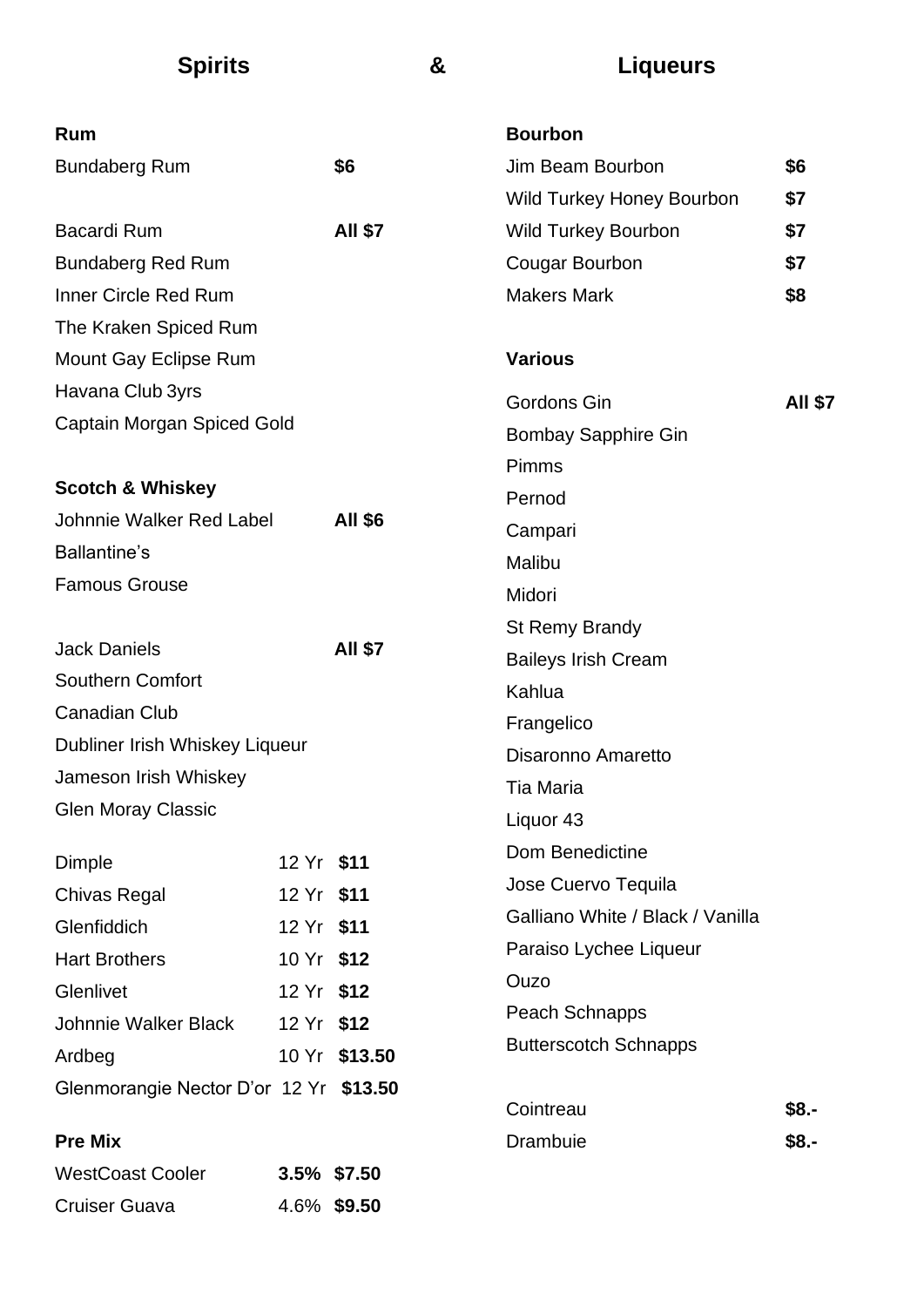# **Wine List - White**

|                                                                                   | <b>Glass</b> | <b>Bottle</b> |
|-----------------------------------------------------------------------------------|--------------|---------------|
| Chardonnay                                                                        |              |               |
| Yalumba / Eden Valley (SA)                                                        | \$6          | \$27.50       |
| A lightly structured yet expressive wine from the Eden Valley. Showing ripe       |              |               |
| Fruits balanced well with a long crisp finish. Straw green in colour, complex     |              |               |
| Aromas of ripe stone fruits with hints of citrus.                                 |              |               |
| <b>Sticks / Yarra Valley (VIC)</b>                                                |              | \$32.50       |
| Bright & Straw Green; Much more intense than the standard chardonnay, with        |              |               |
| A great power to the long palate. Hints of Lemon, white stone fruits and Cashew.  |              |               |
| <b>Oyster Bay / Marlborough (NZ)</b>                                              |              | \$36.50       |
| A delightful cool climate Chardonnay with the clean pure varietal character that  |              |               |
| Typifies the best whites from Marlborough. Flavours of stone-fruit and citrus are |              |               |
| Perfectly balanced with creamy nutty oak.                                         |              |               |
|                                                                                   |              |               |

## **Sauvignon Blanc**

| Seven Degrees / Marlborough (NZ)                                                   | \$6 | \$27.50 |
|------------------------------------------------------------------------------------|-----|---------|
| This Sauvignon Blanc shows distinctive grass and gooseberry aromas with a hint     |     |         |
| Of musk. The palate shows the typical Sauvignon Blanc fruit profile with fantastic |     |         |
| Freshness, a crisp zestiness and a lovely dry finish. The result is an incredibly  |     |         |
| Flavoursome, mouth filling yet refreshing white wine.                              |     |         |
| Vavasour / Marlborough (Awatere Valley - NZ)                                       |     | \$39.50 |
| This Sauvignon Blanc is a meticulously made wine with grapes selected for          |     |         |
| Intensity and concentration. The bouquet shows passionfruit and white peach aromas |     |         |
| And the palate has ripe fruit flavours with mineral notes.                         |     |         |
| (Semillon Sauvignon Blanc) Jamiesons Run / Coonawarra (SA)                         | \$6 | 27.50   |
| Specially selected parcels of this fruit were sourced from the Limestone Coast,    |     |         |
| South Australia. This wine is softly perfumed with tropical fruits of Kiwi fruit,  |     |         |

Passionfruit and hints of Lantana.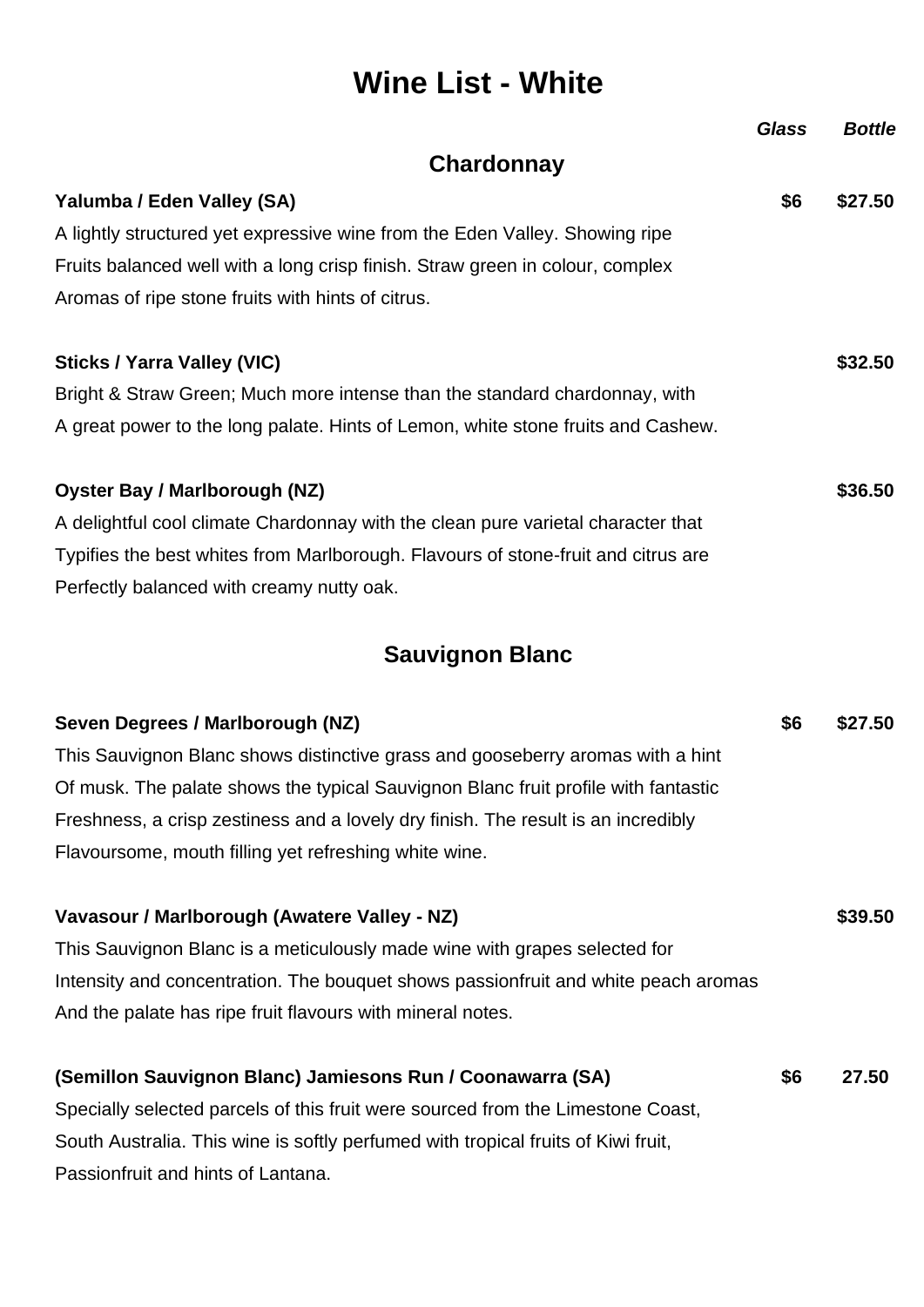## **Riesling**

|                                                                                               | <b>Glass</b> | <b>Bottle</b> |
|-----------------------------------------------------------------------------------------------|--------------|---------------|
| Annie's Lane / Clare Valley (SA)                                                              |              | \$31.50       |
| This Riesling is delicately perfumed with tinges of citrus and apple.                         |              |               |
| Palate has slight sprits, good intensity and length, accompanied by subtle notes of           |              |               |
| Guava and mandarin. A perennial award winner, this wine continues to be a warm                |              |               |
| Favourite of many Rieslings lovers.                                                           |              |               |
| (Traminer Riesling) Rosemount / McLaren Vale (SA)                                             | \$6          | \$27.50       |
| Pale straw with green hues. Aromatic pear and citrus on the nose, with the same               |              |               |
| Fruit characters and a touch of Lychee coming through on the palate. The finish is            |              |               |
| Balanced with soft acidity.                                                                   |              |               |
| <b>More Varietals</b>                                                                         |              |               |
| Moscato - Brown Brothers / Milawa (VIC)                                                       | \$6          | \$28.50       |
| Aromas of musk, citrus and freshly crushed grapes. In the mouth the wine is alive             |              |               |
| with a vibrant and mouth filling sherbet flavour. A wine of universal appeal, the             |              |               |
| Retained carbon dioxide gives a mild frizz ante effect resulting in a lively and fresh wine.  |              |               |
| Pinot Blanc - Dopff Au Moulin / France                                                        |              | \$37.50       |
| Very light straw colour; grass / hay aromas with a smidgen of honey. Very light and quite     |              |               |
| Delicate in texture, but it certainly has a quality, easy going balance and softness.         |              |               |
| Pinot Grigio - Ciao Bella / Italy                                                             |              | \$36.50       |
| Ciao Bella Pinot Grigio is a well-balanced, light and delicate white wine full of Italian     |              |               |
| Personality. It is a perfect conversation wine with easy flavours that won't intrude on food. |              |               |
| Pinot Gris - Toi Toi / Marlborough (NZ)                                                       |              | \$34.50       |
| The Toi Toi label offers some of the best value wines produced in New Zealand.                |              |               |
| Always true to region and varietal, this great Pinot Gris is fresh and clean. A fruit         |              |               |
| Forward style, it shows loads of pear and apple with a touch of bread crust.                  |              |               |
| Verdelho - Moondah Brook / Swan Valley (WA)                                                   |              | \$33.50       |
| This wine has a perfumed nose of Citrus, Melon and Passion fruit with hints of Honey          |              |               |
| Suckle and Spice. The palate is medium bodied with ripe fruit flavours, with a fresh          |              |               |

Balanced acidity and a Lingering finish.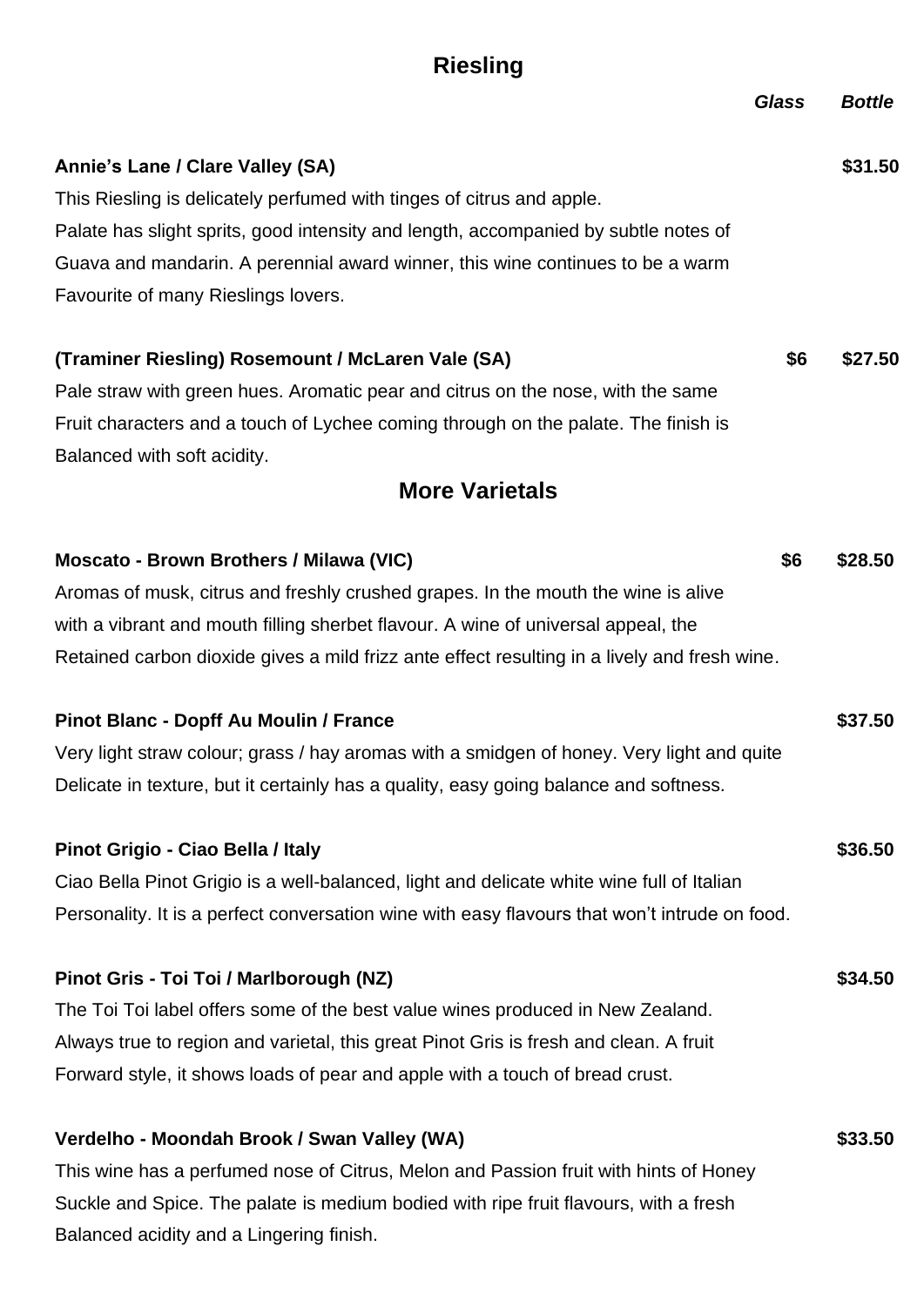## **Wine List - Champagne & Sparkling**

|                                                    | <b>Glass</b> | <b>Bottle</b> |
|----------------------------------------------------|--------------|---------------|
| Champagne                                          |              |               |
| <b>Piper Heidsieck Brut</b>                        |              | \$79.50       |
| <b>Mumm</b> Cordon Rouge Brut                      |              | \$89.50       |
| <b>Veuve Clicquot Yellow Label Brut</b>            |              | \$99.50       |
| <b>Sparkling White</b>                             |              |               |
| Brown Brothers Zibbibo Rosa (Milawa / VIC)         |              | \$26.50       |
| <b>Chandon Brut</b>                                |              | \$59.50       |
| Seppelt Fleur de Lys (Victoria)                    | \$6          | \$28.50       |
| Asti RiccaDonna (Italy)                            |              | \$24.50       |
| Amiri Sparkling Sauvignon Blanc (Marlborough / NZ) |              | \$18.50       |

## **Fortified**

| <b>Penfolds</b> Club Reserve Classic Tawny | \$6 |
|--------------------------------------------|-----|
| <b>Galway Pipe</b> 12 Years Grand Tawny    | \$8 |
| <b>Osborne</b> Sherry (Medium)             | \$5 |
| <b>Martini Bianco</b>                      | \$6 |
| <b>Martini Rosso</b>                       | \$6 |
| <b>Cinzano</b> Extra Dry                   | 56  |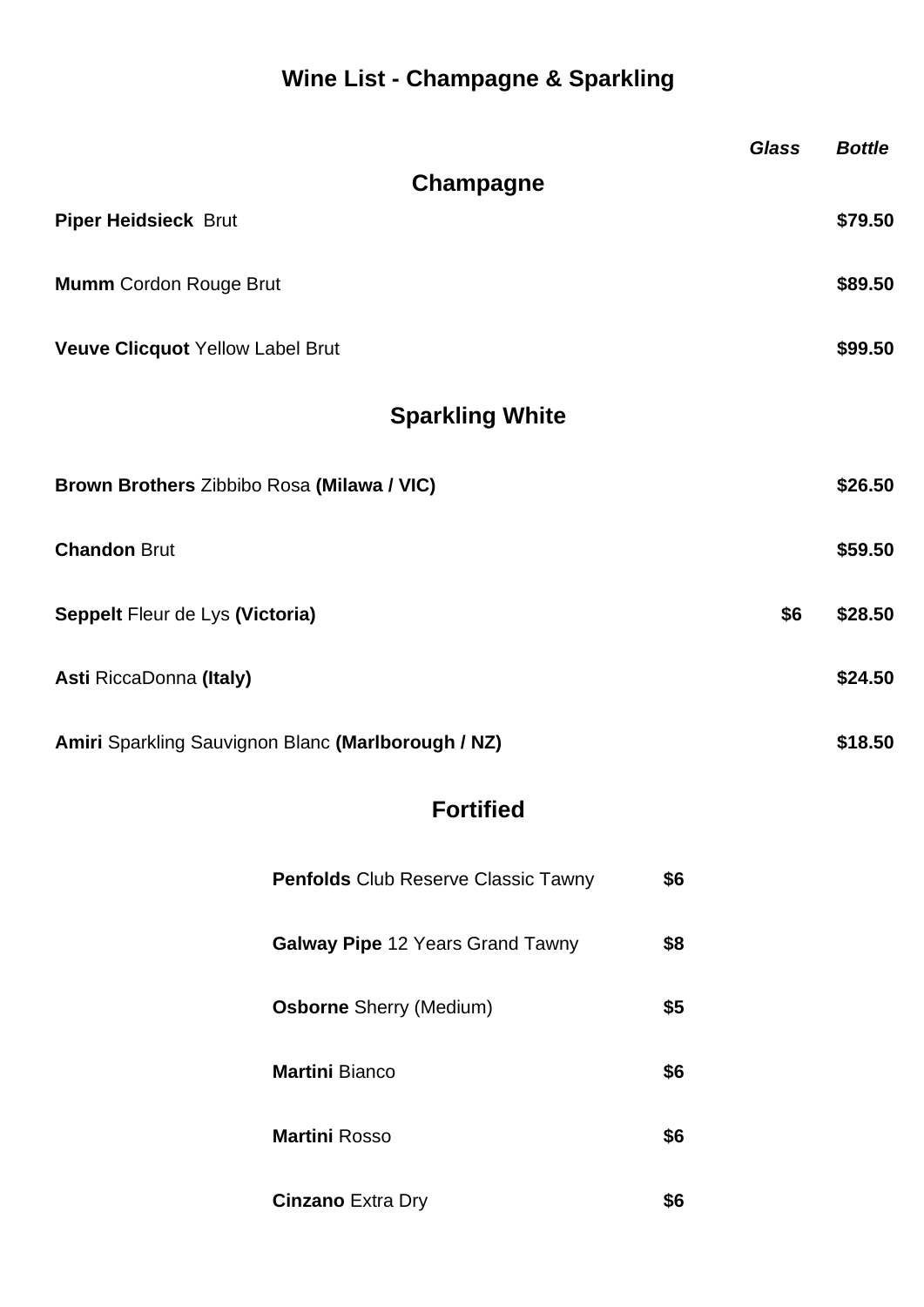#### **Wine List - Red Wine**

|                                                                                             | <b>Glass</b> | <b>Bottle</b> |  |  |
|---------------------------------------------------------------------------------------------|--------------|---------------|--|--|
| <b>Shiraz</b>                                                                               |              |               |  |  |
| Kirrihill / Clare Valley (SA)                                                               |              | \$32.50       |  |  |
| A bright and lively Shiraz with lifted aromas of blackberry and white pepper.               |              |               |  |  |
| Rich, generous and spicy, this exuberant young red is great to drink now.                   |              |               |  |  |
| De Bortoli - First Block / (NSW)                                                            | \$6          | \$27.50       |  |  |
| This wine offers very pleasant flavours of Raspberry and dark Cherry with a little          |              |               |  |  |
| peppery bite. On the palate it displays a spicy oak smooth, rich, mouth filling length.     |              |               |  |  |
| Tar & Roses / Heathcote (VIC)                                                               |              | \$38.50       |  |  |
| A plump Shiraz; exhibiting the typical regional flavour of Victoria. This intense bouquet   |              |               |  |  |
| Displays spice, mint and dark berries. The Palate is rich and displays blackberry and plum. |              |               |  |  |
| d'Arenberg (Grenache Shiraz) / McLaren Vale (SA)                                            |              | \$42.50       |  |  |
| Produced from low yielding, hand harvested vines and made using traditional                 |              |               |  |  |
| Techniques, a smooth, textured, full bodied red which typifies the generous McLaren style.  |              |               |  |  |
| <b>Merlot</b>                                                                               |              |               |  |  |
| Sileni / Hawke's Bay (NZ)                                                                   | \$6          | \$29.50       |  |  |
| This is an outstanding Merlot, taking on bottle aged secondary flavours of                  |              |               |  |  |
| poached plum and soft tannins, yet still vibrant and youthful in spirit                     |              |               |  |  |
| <b>Pepper Tree / Coonawarra (SA)</b>                                                        |              | \$39.50       |  |  |
| Soft rounded and fruit-driven this is a good example of the approachable easy               |              |               |  |  |
| Drinking Merlot variety. Generous plummy flavour with just a touch of oak and               |              |               |  |  |
| Light tannins make this wine enjoyable now.                                                 |              |               |  |  |
| <b>Grant Burge Hillcot / Barossa (SA)</b>                                                   |              | \$36.50       |  |  |
| Soft sweet red berry and raspberry aromas are followed by ripe plum and cherry              |              |               |  |  |
| Flavours enhanced by well-integrated oak.                                                   |              |               |  |  |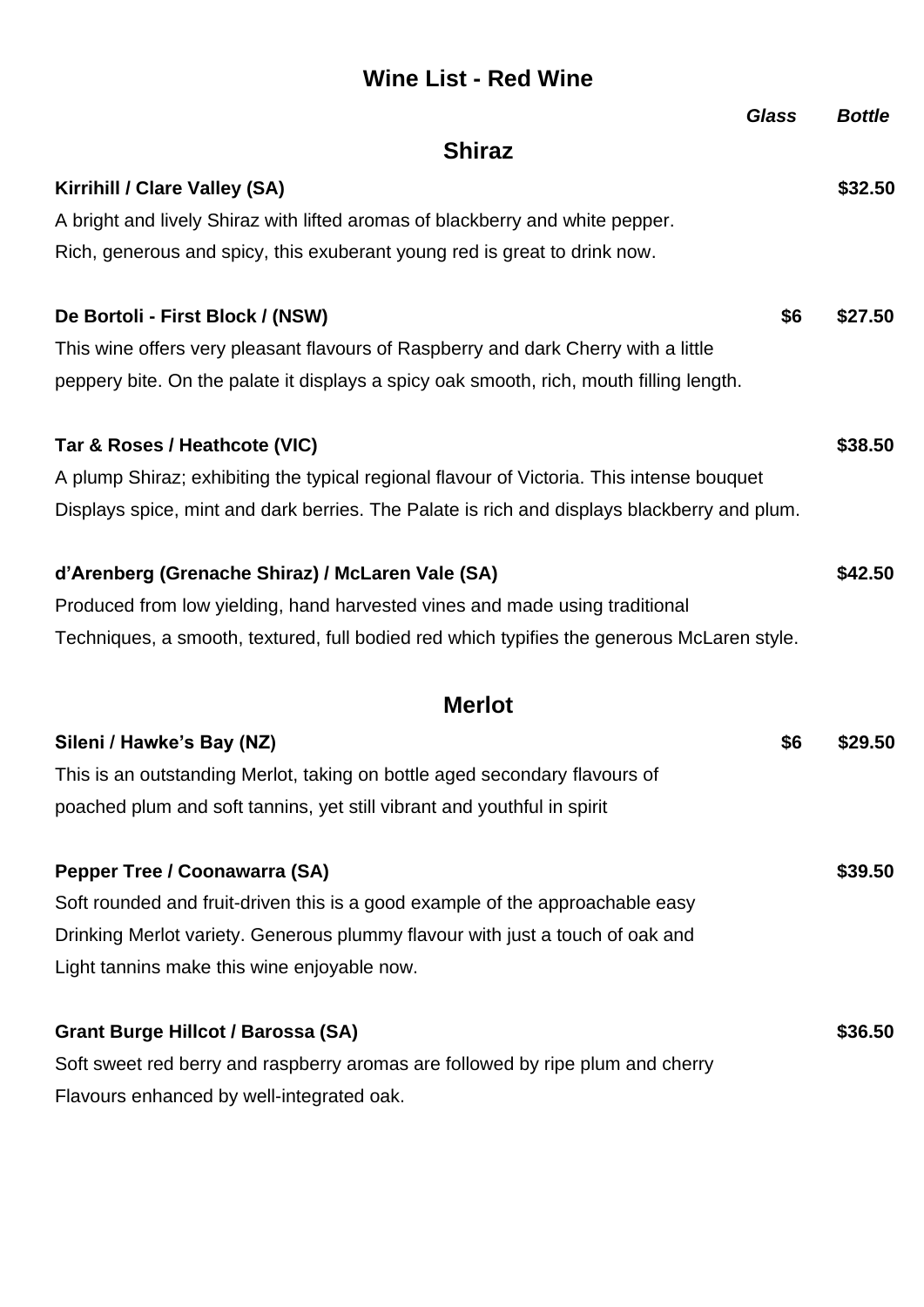#### **Cabernet Merlot**

|                                                                                         | <b>Glass</b> | <b>Bottle</b> |
|-----------------------------------------------------------------------------------------|--------------|---------------|
| Little Demon / McLaren Vale (SA)                                                        |              | \$41.50       |
| Made from premium grapes grown in the region of South Australia, it is a richly         |              |               |
| Flavoured wine reminiscent of cherry and plum with a touch of Smokey oak with a         |              |               |
| Gentle, satisfying finish with overt aromas of berry and plums.                         |              |               |
| <b>Forester Estate / Margaret River (WA)</b>                                            |              | \$41.50       |
| Dark purple in colour and has lifted aromas of raspberries and Black Forest cake.       |              |               |
| Rich berry flavours are well balanced by a tannin structure typical of quality Margaret |              |               |
| River Cabernets. Trophies: Gold Medal - Royal Melbourne Wine Show 2011                  |              |               |
| <b>Brand's Laira / Coonawarra (SA)</b>                                                  |              | \$44.50       |
| This wine is deliciously buoyant and filled with a gushing full flavoured wave          |              |               |
| Of freshly crushed mulberry, currants, choc mint and cedar.                             |              |               |

## **Cabernet Sauvignon**

| <b>Red Knot / McLaren Vale (SA)</b><br>Youthful and very approachable, this Cabernet Sauvignon is designed as a drink<br>now style. Aromas of fresh herbs and sweet flowers lead into a palate which Is juicy,<br>soft and supple. |     | \$34.50 |
|------------------------------------------------------------------------------------------------------------------------------------------------------------------------------------------------------------------------------------|-----|---------|
| George Wyndham Bin 444 (NSW)                                                                                                                                                                                                       | \$6 | \$28.50 |
| Bright and luminous, the wine is deep scarlet in colour with a purple hue. Intense                                                                                                                                                 |     |         |
| Aromas of cherry and raspberry are complemented by notes of vanilla, mocha and                                                                                                                                                     |     |         |
| Cigar box with just a hint of mint.                                                                                                                                                                                                |     |         |
|                                                                                                                                                                                                                                    |     |         |
| Wynns "The Siding" / Coonawarra (SA)                                                                                                                                                                                               |     | \$29.50 |
| The Siding Cabernet Sauvignon aims to deliver a leading affordable Cabernet that                                                                                                                                                   |     |         |
| showcases exceptional varietal and region characteristics of red cherry, mint and                                                                                                                                                  |     |         |
| dark berry flavours, while an array of gentle tannins will further reward from short                                                                                                                                               |     |         |
| to medium term cellaring.                                                                                                                                                                                                          |     |         |